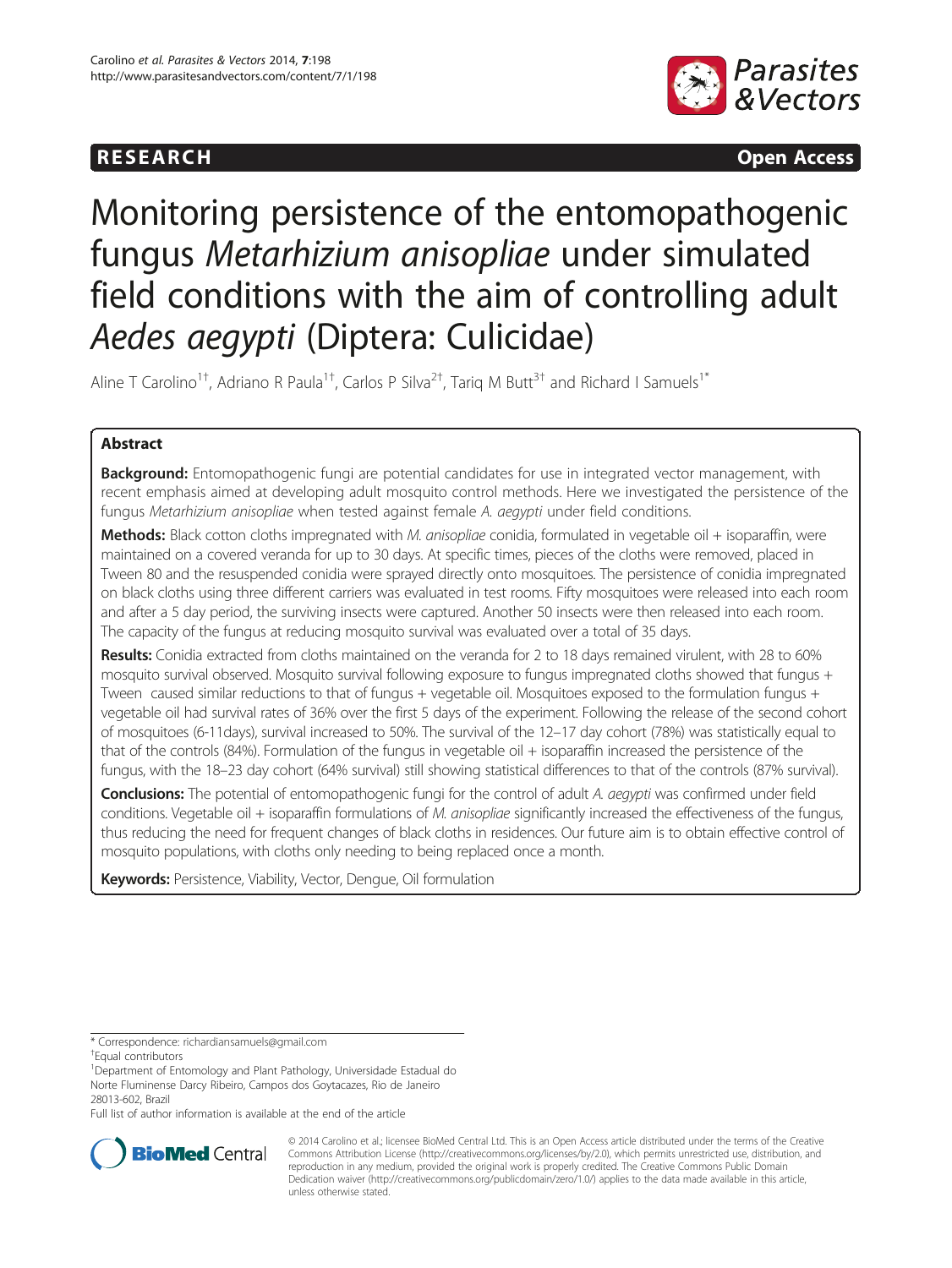# Background

The use of entomopathogenic fungi against insect disease vectors such as malaria mosquitoes is currently the subject of extensive research since the publication of two key papers in 2005 [[1,2\]](#page-5-0). There seems little doubt that entomopathogenic fungi will play an important role in reducing the suffering caused by vector borne diseases, however, field testing and strategies for application of fungi require further research. Recent studies have shown the effectiveness of odor baited stations impregnated with fungus (Metarhizium anisopliae) for the control of Anopheles arabiensis [\[3\]](#page-5-0). Point source spray application of M. anisopliae to the inside of clay water storage pots was shown to be efficient at reducing Anopheles gambiae s.s. and An. funestus survival under laboratory conditions [[4](#page-5-0)]. The use of Beauveria bassiana impregnated mesh screens has been tested against A. gambiae s.s. under laboratory conditions [[5\]](#page-6-0). A range of materials was tested with the potential for use as eave curtains in African dwellings. The first field test of a fungal pathogen for the control of malaria mosquitoes was carried out in Africa, by suspending large cotton sheets impregnated with fungi to the ceiling of dwellings [\[2](#page-5-0)]. These field trials were promising, resulting in a 23% infection rate, which when plugged into a model of malaria transmission to derive an entomological inoculation rate, predicted a 75% reduction in malaria transmission. Recently an intra-domicile method was tested using fungus treated baffles attached to the eaves of houses or fungus-treated strips of cloth placed around an occupied bed net. These methods resulted in a 39-57% reduction in mosquito survival [\[6](#page-6-0)].

Cage trials (115  $\times$  60  $\times$  75 cm) were carried out to test the effectiveness of M. anisopliae impregnated black cotton cloths (30  $\times$  20 cm) for the control of the dengue vector Aedes aegypti [[7\]](#page-6-0). These results showed a 70% reduction in survival over a 7 day exposure period to the fungus. In Australia, the effect of B. bassiana on survival, blood-feeding behaviour and fecundity was tested against A. *aegypti* in large cages  $(5 \times 7 \times 4 \text{ m})$ , with results showing an 80% reduction in blood-feeding and a reduction in mosquito survival of 59 - 95% [\[8](#page-6-0)]. However, in these experiments the mosquitoes were infected under laboratory conditions and then released into the cages to observe modifications in behavior and survival. Paula and co-workers [\[9\]](#page-6-0) demonstrated the relationship between the length of time mosquitoes were exposed to fungus impregnated black cloths and survival under field conditions in large cages ( $115 \times 60 \times 75$  cm). Significant reductions in survival were observed when black cloths were left in the cages for 12 h. Longer exposure times resulted in further reductions in survival. A recent study by our group was the first to demonstrate the efficiency of fungus impregnated black cotton cloths

at reducing A. aegypti survival when tested in rooms simulating intra-domicile conditions [\[10\]](#page-6-0). Following 7 days, the survival rate of fungus exposed insects was 44%, a significant reduction when compared to control survival (76%). The use of the neonicotinoid insecticide imidacloprid together with the fungus further reduced survival rates to 38% [\[10](#page-6-0)].

Because these entomopathogens are sensitive to environmental conditions, oil-based formulations show potential for promoting protection of conidia and facilitating adhesion onto hydrophobic surfaces of the insect integument [[11\]](#page-6-0). Furthermore, oil formulations have been shown to increase the tolerance of conidia to abiotic factors [\[12,13](#page-6-0)].

Formulation of entomopathogenic fungi in the synthetic oil Shellsol® (an isoparaffin based product) has been used with the aim of increasing persistence and virulence of fungi [[14\]](#page-6-0). The experiments performed by Bukhari and co-workers [\[15](#page-6-0)] showed an increased persistence of isolates of M. anisopliae and B. bassiana formulated in oil for use against larvae of Anopheles. In experiments with adults of the same vector species, Mnyone and co-workers [\[16](#page-6-0)] observed in laboratory conditions, the persistence of both M. anisopliae and B. bassiana when impregnated on white netting, mud panels or black cloths exposed to Anopheles mosquitoes. In that study the fungi were formulated in a 1:1 mixture of the highly refined oils Enerpar® and Shellsol®. Fungus impregnated black cotton cloths and mud panels were more effective at reducing mosquito survival than white polyester netting, with significant reductions in survival observed for up to 28 days.

The current study evaluated the persistence of the fungus M. anisopliae formulated in three different carriers and applied to black cotton cloths with the aim of controlling A. aegypti adults under extra- and intra-domicile field conditions.

# Methods

#### Maintenance of insect colonies

A. aegypti (Rockefeller strain) colonies were reared in cages at 25°C; approximately 75% RH; 16:8 L/D photoperiod and provided with a 10% sucrose solution. Insects were provided with blood meals by placing a mouse, immobilized in a wire mesh bag, in the adult mosquito cages. Following the blood meal, oviposition occurred in beakers half filled with water and lined with filter paper placed in adult cages. Larval eclosion was stimulated by total immersion of the filter paper in water to which mouse food had been previously added (24 h) to reduce oxygen levels.

Larvae were maintained in plastic trays (80 larvae per 100 mL) and fed on freshly ground commercial mouse food (0.05 g per L) until reaching the pupal stage. Pupae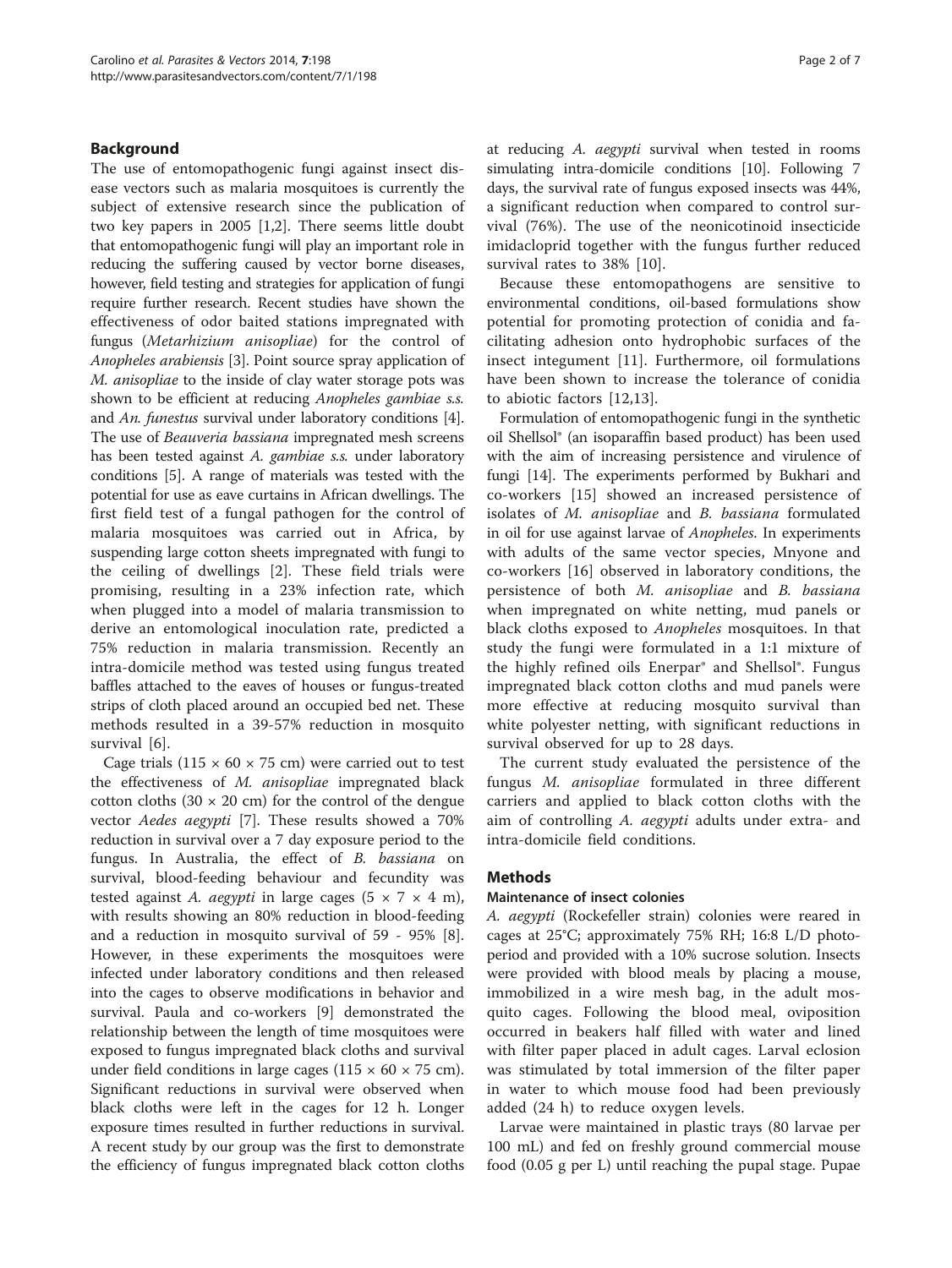were separated into water filled beakers and transferred to cages before adult emergence. Recently hatched (2–3 days old) females were used for all experiments.

#### Fungal isolate and preparation of suspensions

The isolate of M. anisopliae used here was obtained from the collection at ESALQ (ESALQ818) in Piracicaba (São Paulo), which had been previously demonstrated to have high virulence against adult A. aegypti [[7](#page-6-0)]. Fungi were cultured on Sabouraud Dextrose Agar (Dextrose 10 g; Peptone 2.5 g; Yeast Extract 2.5 g; Agar 20 g in  $1 L H<sub>2</sub>0$ ) at 27°C for 15 days before being used in experiments. Fungal suspensions were initially prepared in Tween 80 (0.05% in sterile distilled water) and conidial concentration determined using a Neubauer hemocytometer. A final concentration of  $1\times10^9$  conidia mL<sup>-1</sup> was prepared by serial dilution.

# Persistence of fungal virulence under extra-domicile conditions

The virulence of M. anisopliae (ESALQ 818) to female A. aegypti when formulated in vegetable oil (sunflower oil; Sadia Ltd. Brazil) + synthetic oil (isoparaffin; BroadLub Ltd. Brazil) and maintained in natural conditions was evaluated over time. Black cotton cloths (20 x 10 cm) were first sterilized and then immersed in conidial suspensions  $(1\times10^{9}$  conidia mL<sup>-1</sup>). The cloths were then left to dry for 16 h in a controlled temperature room (26°C, 71  $\pm$  7% RH and 12 h L:D cycle). The final concentration of conidia on the cloths was approximately  $1\times10^8$  conidia cm<sup>2</sup>, which was estimated by removing 1  $\text{cm}^2$  samples of the cloth and resuspending the conidia in Tween. The conidial concentration was then determined using a hemocytometer. Black cloths were then hung on a clothes line and maintained on a covered veranda (max 32.6°C, min 21.5°C; max 74.5%, min 45.3% RH), without exposure to direct sunlight, for 2, 6, 12, 18, 24, and 30 days. Following each time period,  $1 \text{ cm}^2$  pieces of the cloths were removed and placed in 1 mL Tween 80 (0.05%) and vigorously vortex mixed. The conidial suspension was then sprayed directly onto  $CO<sub>2</sub>$  anesthetized 2–3 day old females using a Potter tower (Burkhart Ltd. UK). Following spraying, the insects were placed in plastic pots (10 per pot) covered with netting (12 cm diameter  $\times$  7 cm high). All groups were offered filter paper discs soaked in 10% sucrose placed on the netting surface of the pots, which were changed on a daily basis. Survival of insects was determined daily for a 7 day period and dead insects were removed during observations. All experiments were carried out three times with a minimum of 30 insects per treatment or control group. The homogeneity of the replicate experiments was determined using the Log-rank test at the 95% significance level and subsequently the results were pooled for survival curve analysis (Gehan-Breslow-Wilcoxon test). Analysis was performed using GraphPad software. Confirmation of mortality as a result of fungal infection was not carried out due to the high levels of saprophytic colonization of the cadavers.

#### Persistence of fungal virulence in simulated dwellings

Two identical rooms  $(3 \times 2 \times 2.3 \text{ m})$  each with a window, 2 chairs and 2 desks were used for these experiments. The rooms were first prepared for experiments by cleaning with disinfectant and three wick feeders placed in each room with 30 ml 10% sucrose. Black cotton cloths  $(20 \times 10 \text{ cm})$  were prepared as previously stated above. Cloths were immersed in suspensions of ESALQ818 formulated in Tween 80 (0.05%), vegetable oil or vegetable oil + isoparaffin. Control treatment cloths were immersed in Tween 80 (0.05%), vegetable oil or vegetable oil + isoparaffin without fungus. For each repetition, one of the rooms was chosen randomly for application of cloths with fungi whilst the other room was used for control treatments. Therefore, one of the rooms contained cloths treated with fungus whilst the other room contained cloths treated with carrier only.

For each experimental room, 5 cloths were fixed under furniture using "silver tape" (3 M Ltd, Brazil). Fifty female A. aegypti were then released into each room and the doors sealed with masking tape (see Additional file [1](#page-5-0) for photograph of test room). At the end of the fifth day of the experiment, a trap (BG-Sentinel™ Biogents Ltd. Germany) was quickly placed in the room and 24 h later the number of captured mosquitoes recorded. The room was then inspected for any mosquitoes that had failed to be captured by the BG-Sentinel™, in which case mosquitoes were captured using a suction trap before releasing the next cohort. This procedure was repeated five times during the period of the experiment, thus the efficiency of the fungus at reducing mosquito survival was evaluated over the following periods: 0–5, 6–11, 12–17, 18–23, 24–29 and 30–35 days (see Additional file [2](#page-5-0) for flow diagram of experimental procedure). All experiments were carried out three times. Survival rates were compared using one-way analysis of variance and Tukey's test (SPSS 14 software). A Data-logger (Watch-Dog, USA) was used to monitor temperature and humidity hourly during all experiments (temperature max: 28.8°C min: 25.7°C; RH max: 78.4% min: 61.7%).

# Ethical approval

The use of live animals to feed female mosquitoes was approved by the UENF Ethical Committee.

#### Results

The formulation of ESALQ 818 in oil vegetable oil, isoparaffin or a mixture of both oils had no negative effect on conidial germination as seen by suspending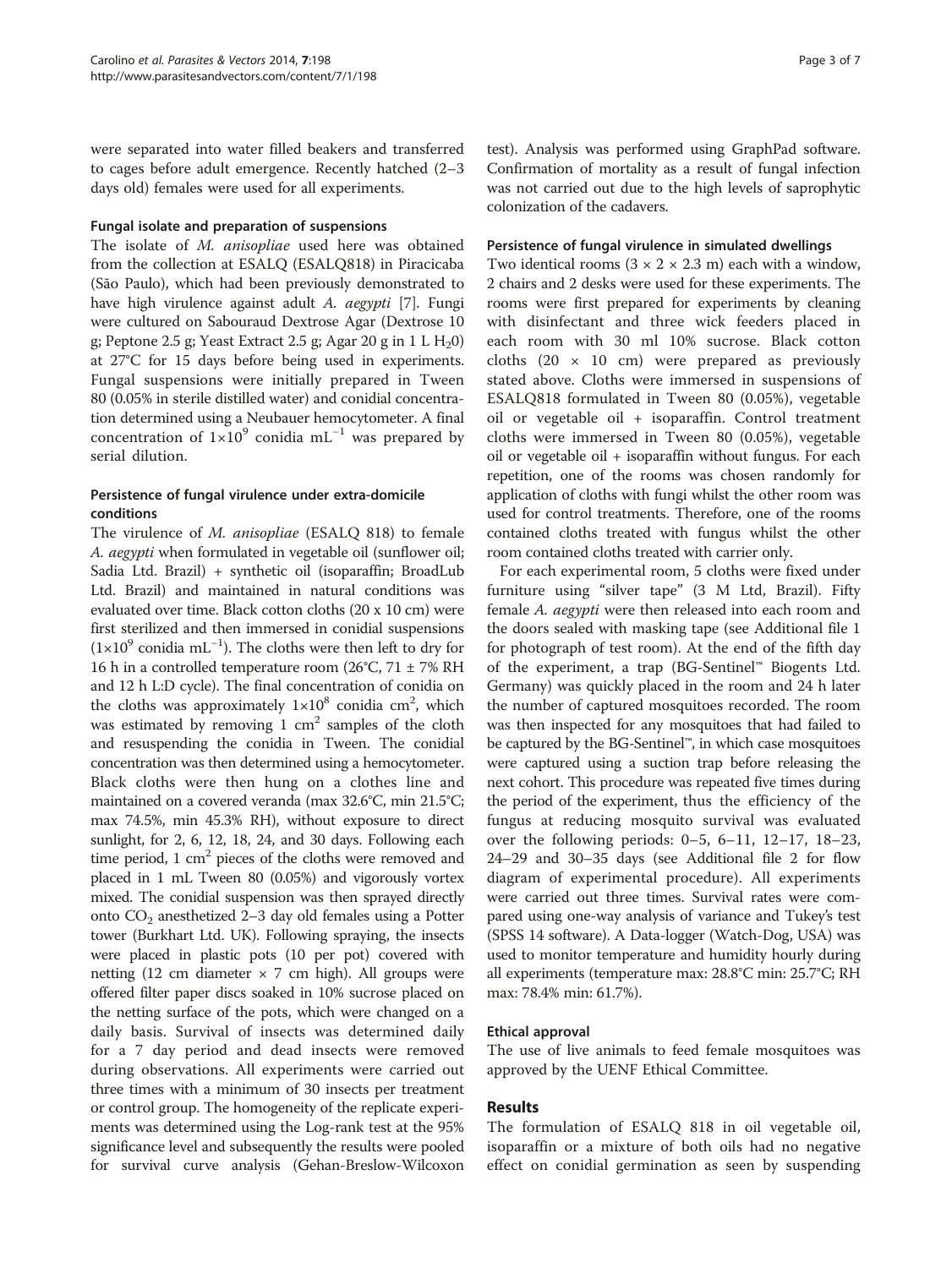<span id="page-3-0"></span>conidia in oil and then carrying out plate count germination tests. All treatments resulted in >80% germination when monitored over a 20 day period (results not shown). However, viability was reduced to zero when conidia were maintained in Tween 80 (0.05%) for two days at room temperature.

In the first field trial, conidia were formulated in vegetable oil + isoparaffin and exposed to natural extradomicile conditions for different lengths of time before performing survival bioassays (Figure 1 and Table 1). Figure 1 shows the survival curves for each time period that the cloths had been maintained on the veranda. The lowest survival rates (28%) were seen when mosquitoes were sprayed with conidia that had been exposed to extradomicile conditions for 2 days only. Following a 12 day exposure to ambient conditions, the fungus only reduced survival to  $~50\%$  over the bioassay period. The survival curves demonstrate the steady decline in virulence of the conidia over time.

Table 1 shows pair-wise survival curve comparisons for each time period (when compared to their respective controls) and demonstrated that conidia from cloths maintained on the veranda for 2 to 18 days were "virulent", causing reductions in survival of 28 to 60%, which was statistically different from that of the controls (76% survival). Following 24 days of exposure to natural conditions, the conidia no longer caused any significant negative effects on mosquito survival, in other words, their was no statistical difference in survival from that of the control treatment ( $\chi^2$  0.578;  $p = 0.44$ ).

In an alternative experiment to test conidial virulence over time, insect survival when A. aegypti females were exposed to fungus impregnated cloths fixed under furniture in two test rooms was evaluated over a 35 day period (Table 2).

In the first part of this experiment, female A. aegypti survival rates when exposed to black cloths impregnated



| Table 1 Percentage survival of mosquitoes following       |
|-----------------------------------------------------------|
| spray application of conidia retrieved from cloths that   |
| had been left under natural extra-domicile conditions for |
| periods of 2 to 30 days                                   |

| Period exposed to natural<br>conditions (days) | % end point<br>survival | $x^2$ (df = 1) | р           |
|------------------------------------------------|-------------------------|----------------|-------------|
| $\mathfrak{D}$                                 | 28.8                    | 31.01          | $< 0.0001*$ |
| 6                                              | 41.1                    | 16.5           | $< 0.0001*$ |
| 12                                             | 48.8                    | 9.01           | $0.0027*$   |
| 18                                             | 60                      | 5.26           | $0.0218*$   |
| 24                                             | 70                      | 0.578          | 0.4471      |
| 30                                             | 70                      | 0.0004         | 0.9894      |
| CONTROL <sup>5</sup>                           | 76.6                    |                |             |

Gehan-Breslow-Wilcoxon test for pair-wise survival curve comparisons between the period the black cloths were exposed to natural conditions and control survival.

\*significantly different to control survival at the 5% level.

<sup>\$</sup>The result for the controls was the pooled value for control insects at each of the six time points and three repetitions.

with conidia suspended in Tween 80 were monitored. A one way ANOVA showed differences between time periods ( $F_{(4, 14)} = 92.46$ ;  $p < 0.01$ ). The survival rates during the periods 0–5 days and 6–11 days were significantly different to the controls, however, the survival rates of all groups from day 12 onwards were equal to that of the controls ( $p > 0.05$ ).

A one way ANOVA showed differences between time periods for the experiment using cloths impregnated with conidia + vegetable oil  $(F_{(5, 17)} = 58.83; p < 0.01)$ . Exposure of mosquitoes to cloths impregnated with Conidia + vegetable oil resulted in a survival rate of 36%

Table 2 Mean survival rates of Aedes aegypti released into rooms containing black cloths impregnated with fungal conidia using three different carriers

| Survival (%)                                      |                 |                 |                   |  |  |
|---------------------------------------------------|-----------------|-----------------|-------------------|--|--|
| Time since cloths first<br>placed in rooms (days) | $Conidia + T$   | $Conidia + V$   | $Conidia + V + I$ |  |  |
| $0 - 5$                                           | $38 + 1 h$      | $36.6 + 1.5$ b  | $32.6 + 2.08$ d   |  |  |
| $6 - 11$                                          | $49.3 + 2.51$ b | $50 + 2.64$ b   | $40.6 + 0.57d$    |  |  |
| $12 - 17$                                         | $81 + 2.08$ a   | $78.6 + 2.80a$  | $60 + 2.64$ c     |  |  |
| 18-23                                             | $82 \pm 1$ a    | $81.3 + 3.21$ a | $64.6 + 2.51$ bc  |  |  |
| $74 - 79$                                         | <b>ND</b>       | $82.6 + 1.52a$  | $77.3 + 0.57$ ab  |  |  |
| $30 - 35$                                         | ND.             | ND              | $83.3 + 2.51$ a   |  |  |
| Control                                           | $83.3 + 2.51$ a | $84.6 + 2.08$ a | $87.3 \pm 4.16$ a |  |  |

Three fungal treatments were tested: conidia + Tween (T), conidia + vegetable oil (V) and conidia + vegetable oil + isoparaffin (I).

At the end of each time period, the surviving mosquitoes were captured and a new cohort released into the room. Mean survival values followed by the same letter indicate that the results for each treatment were not statistically different when using a one way analysis of variance followed by Tukey's test (5% probability) to compare the different periods that cloths had been left in the rooms. ND = not determined. Control results for each time period were not significantly different for each repetition ( $P > 0.01$ ) and were thus pooled and shown as a single mean value for each treatment.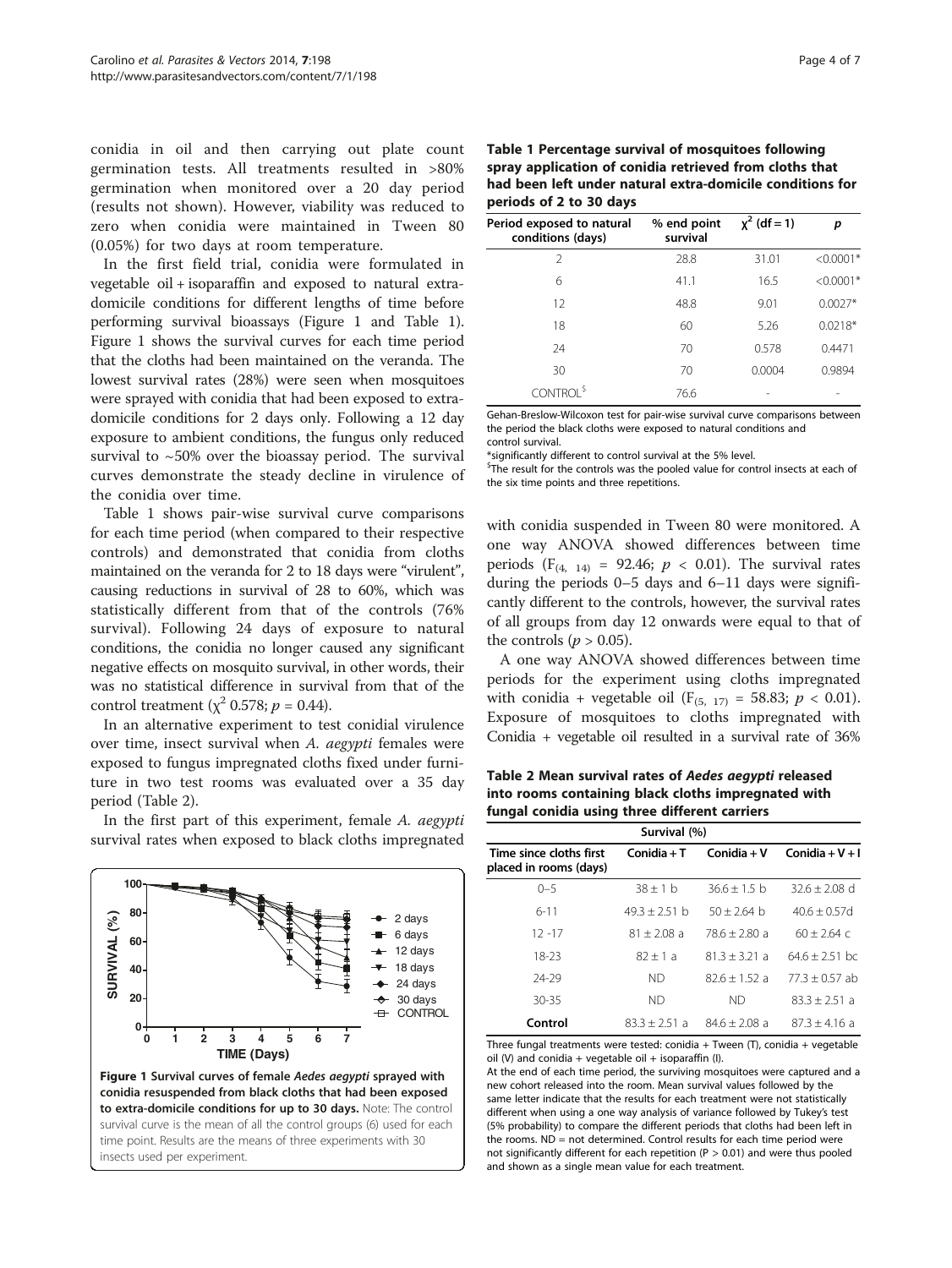over the first 5 days of the experiment (Table [2](#page-3-0)). Following the release of the second group of mosquitoes (6–11 days), survival increased to 50%. The survival of the 12–17 day group (78%) was statistically equal to that of the controls (84%;  $p > 0.05$ ). The ANOVA for the experiment using the formulation Conidia  $+ V + I$  showed that there were statistical differences between time periods ( $F_{(6, 20)} = 54.96$ ;  $p \sim 0.01$ ). Formulation of the fungus in vegetable oil + isoparaffin increased persistence, with the 18–23 day group (64% survival) statistically different to that of the controls (87% survival). The survival rate of the next test cohort, 24–29 days (70% survival), showed no statistical difference to the controls ( $p > 0.05$ ).

# **Discussion**

Although entomopathogenic fungi are being extensively researched as biocontrol agents for the adult stage of disease vectoring mosquitoes, few studies have been carried out under field conditions on the infection of the dengue vector A. aegypti. One of the first studies, simulating field conditions, was carried out recently using black cotton cloths impregnated with conidia of Metarhizium anisopliae [[10](#page-6-0)], which showed the efficiency of this method at reducing mosquito survival over a 7 day period. In the current study, the efficiency of fungus impregnated black cloths maintained in ambient conditions in reducing mosquito survival over longer time periods was tested. Two types of mosquito survival bioassays were performed; (1) verifying the virulence over time of conidia that had been maintained under extra-domicile conditions and (2) successively releasing cohorts of female mosquitoes into rooms with fungus impregnated cloths attached to furniture. In the first bioassay, conidia that had been maintained under extra-domicile conditions were extracted from the cloths and sprayed directly onto mosquitoes. This experiment showed the steady and rapid decline in fungal virulence over time with initial survival rates of 28% (day 2) increasing to approximately 50% when using conidia that had been exposed to extra-domicile conditions for 12 days. Similar results were obtained for A. gambiae exposed to M. anisopliae and B. bassiana formulated in oil over a 28 day period, although all experiments were carried out under controlled laboratory conditions (26-27°C; RH 85-95%), thus it is unknown if fluctuating environmental conditions would affect residual activity [\[17\]](#page-6-0).

Previous studies have demonstrated that biotic and abiotic factors can negatively effect fungal germination and hyphal growth [\[18](#page-6-0)]. Unfavorable temperatures, humidity and ultra-violet radiation can also rapidly affect conidial viability. Thermo-tolerance of M. anisopliae has been correlated to geographical origin of isolates [\[19](#page-6-0)], indicating that isolates obtained from the area where the fungus is planned to be used would be more tolerant of ambient conditions normally found in that region.

The main strategy here is to use black cotton cloths impregnated with M. anisopliae for the control of adult A. aegypti, by placing these cloths in strategic extra- and intra-domicile locations. These locations will be chosen to preferably not receive direct sun-light as this would be damaging to the conidia. Conidial inactivation caused by UV radiation is one of the factors responsible for reducing the efficiency of fungi in biological control programs. Exposure to both UVA and UVB rapidly reduced fungal viability as documented in studies on the effect of radiation on conidial germination [\[20,21](#page-6-0)]. With the aim of increasing conidial persistence in the presence of UV, Inglis and coworkers [\[22](#page-6-0)] tested the protective effects of oil and sunscreens on *B. bassiana*. Conidial suspensions in parafinic oil decreased conidial mortality rates from 97% (water suspensions) to 74% during a 1 h exposure to UV. The successful use of Metarhizium for the control of the desert locust Schistocera gregaria in Africa can be attributed to the formulation of conidia in oil, increasing the persistence in the field and reducing the dependence on high humidity conditions for host infection [\[23\]](#page-6-0). The oil formulations also facilitate application using ultra-low volume spraying equipment [[23\]](#page-6-0). Different oil formulations were tested for UV protective properties by Alves and co-workers [[12](#page-6-0)]. Peanut oil and Shellsol plus Ondina protected M. anisopliae conidia against the deleterious effects of a 6 h exposure to UV light significantly better than the other formulations tested. Emulsifiable oil fungal formulations such as water plus Emoleo®, water plus Codacide®, water plus Ashlade® and water plus Natur'l oil ® also provided significantly improved protection of conidia against UV light compared with the conventional water plus 0.05% Tween 80 formulation.

The results for mosquito survival when testing for conidial persistence in rooms simulating human residences, comparing conidial suspensions in three different carriers used to impregnate the cloths, showed no difference between Tween 80 and vegetable oil. However, conidial suspensions in Tween maintained at approximately 25°C for 48 h did not germinate. Therefore, Tween could not be used to store conidia. Conidial suspensions in the two oil carriers remained viable for more than 30 days at 25°C (>80% germination). These results demonstrate the marked difference between germination bioassays and virulence bioassays. Whilst conidial suspensions in Tween applied to cloths continued to kill mosquitoes under field conditions for up to 11 days, this carrier was unsuitable for fungal storage. The use of a mixture of vegetable oil and isoparaffin, not only maintained conidial viability of stored propagules, but also increased the length of time that conidia were remained virulent under field conditions.

B. bassiana conidial suspensions in Shellsol T were applied to polyester netting which was subsequently exposed to natural environmental conditions in West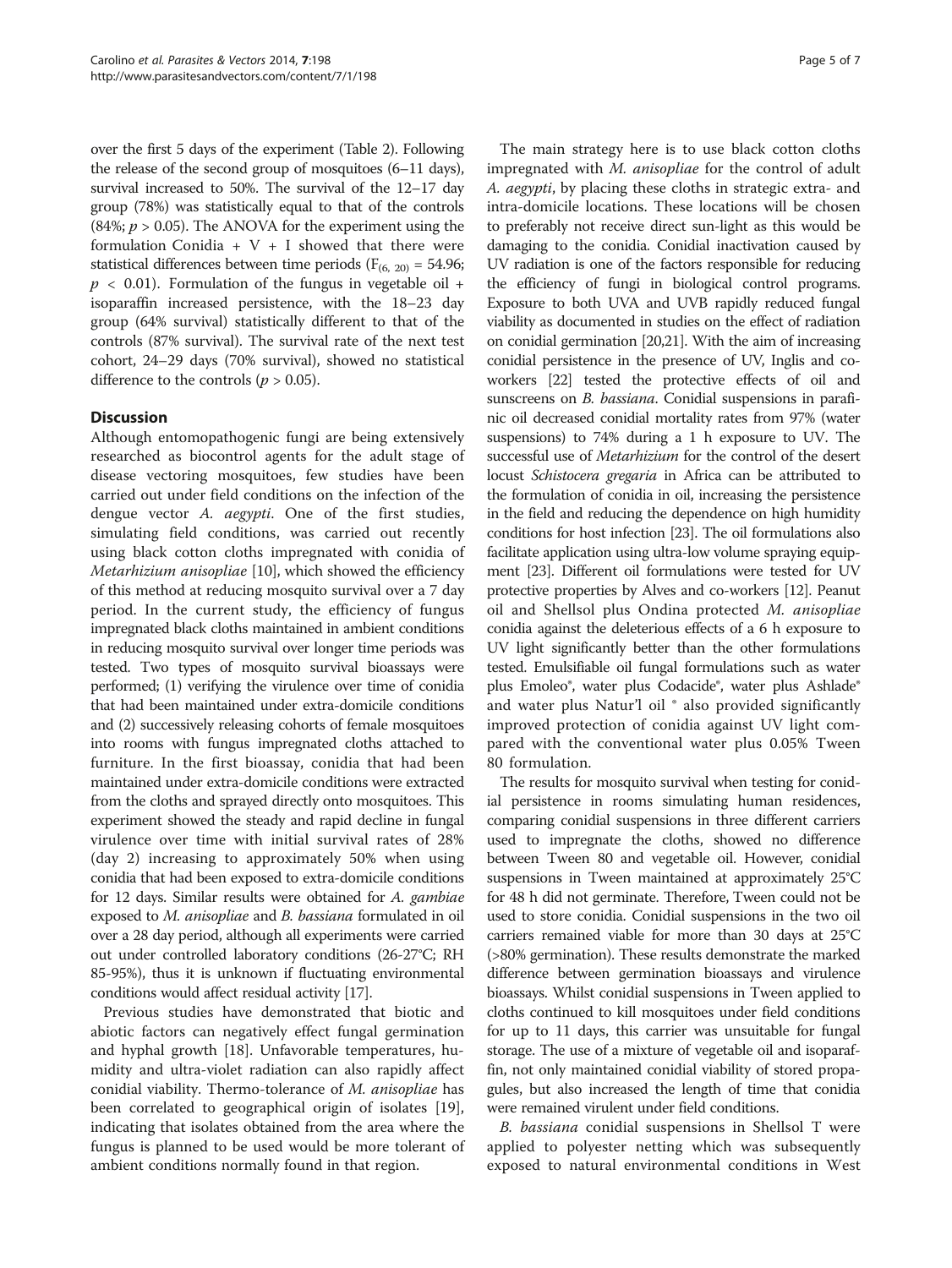<span id="page-5-0"></span>Africa, and then conidial viability (germination) was determined over a 20 day period [\[14](#page-6-0)]. The results showed a steady decline in viability when fungus impregnated netting was stored at 24.9 - 38.6°C and a humidity ranging from 70 - >95% RH, however, viability remained high and stable over time when conidial suspensions in oil were maintained refrigerated. Scholte and co-workers [2] found that fungal viability was reduced from 96% to 63% after three weeks exposure to field conditions in Tanzania.

Previous studies have shown that a prolonged period (≥2 days) of elevated humidity (≥96%) was a pre-requisite for high fungal infection rates (>50%) of Rhodnius prolixus by B. bassiana [\[24\]](#page-6-0). However as seen here, at no time during the experiments in the simulated dwelling trials, did relative humidity exceeded 80%. Even so, exposure of mosquitoes to fungus impregnated cloths still significantly reduced survival rates. Significant reductions in female A. aegypti survival rates were also obtained under apparently non-optimum environmental conditions (temperature max: 28.8°C min: 25.7°C; RH max: 78.4% min: 61.7%) when releasing mosquitoes into rooms simulating a human residence together with fungus impregnated black cloths [\[10\]](#page-6-0).

One interesting advantage of using entomopathogenic fungi for the control of adult mosquitoes is that fungi could be applied to surfaces not directly exposed to sunlight such as bed-nets, intra-domicile walls, mosquito screens and other surfaces such as strategically placed cloths. In the case of the studies carried out by our group, the strategic positioning of fungus impregnated cloths in locations not subject to direct sunlight would benefit the persistence of the fungus in the field. It is interesting to note that adult A. aegypti normally rest on dark surfaces or in dark locations. Black surfaces are known to attract a range of mosquito species [\[25](#page-6-0)], although other studies have shown that stationary objects of low reflectance and solid color were the most attractive to male and female A. aegypti [\[26](#page-6-0)]. A recent study by our group has shown the landing frequencies of female A. aegypti on black cotton cloths during natural photoperiods [\[10\]](#page-6-0). Mosquitoes were attracted to the cloths (highest numbers of mosquitoes present on the cloths) during daylight hours, indicating that this behavior could be related to predator avoidance as the insects are very difficult to see when resting on the cloths. These experiments also showed that insects were not repelled by the presence of conidia on the cloths.

The results seen here when using a mixture of vegetable and isoparaffin oil carriers, show significant advantages when compared to either vegetable oil or Tween alone. However, the aim of maintaining high levels of conidial viability under field conditions for up to one month was not achieved and further studies are now being carried out to improve persistence.

# Conclusions

The potential of the entomopathogenic fungus M. ansiopliae for the control of adult A. aegypti was confirmed here under field conditions. The use of a mixture vegetable and synthetic oil as a carrier for the conidia when applied to black cotton cloths significantly increased fungal persistence and thus maintained virulence over extended time periods in intra and extra-domicile conditions, reducing survival of mosquitoes that came into contact with the cloths. Further work on formulating the conidia will be aimed at maintaining high levels of virulence for at least a one month period.

# Additional files

[Additional file 1:](http://www.biomedcentral.com/content/supplementary/1756-3305-7-198-S1.doc) Room used for testing fungus impregnated black cloths.

[Additional file 2:](http://www.biomedcentral.com/content/supplementary/1756-3305-7-198-S2.ppt) Flow diagram of experimental procedure used for testing conidial persistence under inter-domicile conditions. Note that the flow diagram is representative of the experiment until day 11 only.

#### Competing interests

The authors declare that they have no competing interests.

#### Authors' contributions

ATC carried out the experiments and participated in the design of the study. ARP performed the statistical analysis, helped carry out experiments and maintained the insect colonies. CPS and TMB participated in the design of experiments and writing of the manuscript. RIS conceived the study, participated in its design, supervised the experiments and wrote the manuscript. All authors read and approved the final manuscript.

#### Acknowledgements

Professor Francisco J. A. Lemos (UENF) for advice and supplying the Rockefeller strain insects used here. FAPERJ for the post-doctoral fellowship awarded to Dr. Adriano Rodrigues de Paula (E-26/102.860/2011) and studentship award to Aline Teixeira Carolino (E-26/100.859/2012). The work was supported by FAPERJ (E-26/110.341/2010, E26/110.617/2012 and E-26/102.353/2013). Richard Ian Samuels and Carlos Peres Silva are CNPq research fellows.

#### Author details

<sup>1</sup>Department of Entomology and Plant Pathology, Universidade Estadual do Norte Fluminense Darcy Ribeiro, Campos dos Goytacazes, Rio de Janeiro 28013-602, Brazil. <sup>2</sup>Departamento de Bioquímica, Universidade Federal de Santa Catarina, Florianópolis, Santa Catarina 88040-900, Brazil. <sup>3</sup>Department of Biosciences, Swansea University, Swansea, UK.

#### Received: 27 January 2014 Accepted: 9 April 2014 Published: 25 April 2014

#### References

- 1. Blanford S, Chan BHK, Jenkins N, Sim D, Turner RJ, Read AF, Thomas MB: Fungal pathogen reduces potential for malaria transmission. Science 2005, 308:1638–1641.
- 2. Scholte EJ, Ng'habi K, Kihonda J, Takken W, Paaijmans K, Abdula S, Killeen GF, Knols BGJ: An entomopathogenic fungus for control of adult African malaria mosquitoes. Science 2005, 308:1641–1642. doi:10.1126/science.1108639.
- 3. Lwetoijera DW, Sumaye RD, Madumla EP, Kavishe DR, Mnyone LL, Russell TL, Okumu FO: An extra-domiciliary method of delivering entomopathogenic fungus, Metarhizium anisopliae IP 46 for controlling adult populations of the malaria vector, Anopheles arabiensis. Parasit Vectors 2010, 3:18.
- 4. Farenhorst M, Farina D, Scholte EJ, Takken W, Hunt RH, Coetzee M, Knols BGJ: African water storage pots for the delivery of the entomopathogenic fungus Metarhizium anisopliae to the African malaria vectors Anopheles gambiae s.s. and An. funestus. Am J Trop Med Hyg 2008, 78:910–916.